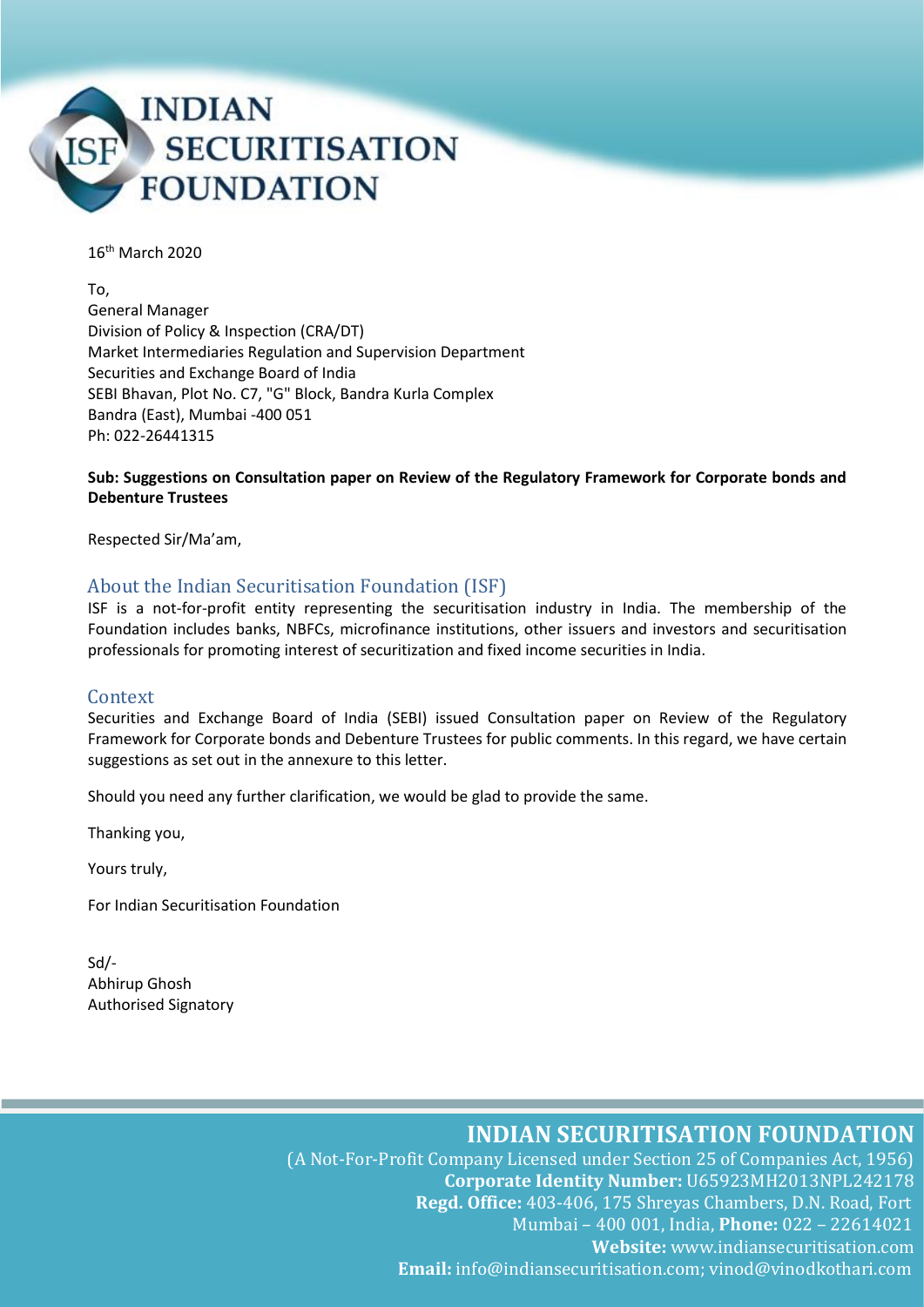# **INDIAN SECURITISATION ISF FOUNDATION**

# **Annexure: Comments/Suggestions on Consultation paper on Review of Regulatory Framework for Corporate bonds and Debenture Trustees**

| Name of the organization: Indian Securitisation Foundation |                 |                                                                                                                                                                                                                                                                                                                                                                                                                |                                         |
|------------------------------------------------------------|-----------------|----------------------------------------------------------------------------------------------------------------------------------------------------------------------------------------------------------------------------------------------------------------------------------------------------------------------------------------------------------------------------------------------------------------|-----------------------------------------|
| Sr. No.                                                    | <b>Pertains</b> | <b>Comments/Suggestions</b>                                                                                                                                                                                                                                                                                                                                                                                    | <b>Rationale</b>                        |
|                                                            | to Point        |                                                                                                                                                                                                                                                                                                                                                                                                                |                                         |
|                                                            | No.             |                                                                                                                                                                                                                                                                                                                                                                                                                |                                         |
| 1.                                                         | 3.1             | Allow debentures to be secured in any manner, including the<br>$\bullet$<br>prevalent practice of enterprise-wide floating charge<br>Recognize Covered Bonds structure<br>Clarify on priorities of floating charges under IBC                                                                                                                                                                                  | refer<br>Please<br>Note 1               |
| 2.                                                         | 3.2.1           | Real-time monitoring of asset cover by DTs, by way of shared<br>database which can also be used by auditors for certification.                                                                                                                                                                                                                                                                                 | Please<br>refer<br>Note 2               |
| 3.                                                         | 3.2.2           | Guidance for determining delinquency rate benchmarks may be<br>prescribed.                                                                                                                                                                                                                                                                                                                                     |                                         |
| 4.                                                         | 3.3             | Calling of Event of Default at ISIN level may require identification of<br>assets at ISIN level.                                                                                                                                                                                                                                                                                                               | Please<br>refer<br>Note 3               |
| 5.                                                         | 3.4 & 3.5       | Debentureholders would be covered under ICA if these are<br>$\bullet$<br>entities mentioned in the RBI framework.<br>Allowing debentureholders to exit ICA may not go well with the<br>٠<br>benevolent idea of a collective resolution process.<br>Enforcement outside ICA, in case of pari-passu charges, will not<br>$\bullet$<br>be possible if debentureholders lack requisite majority under<br>SARFAESI. | Please<br>refer<br>Note 4 and<br>Note 5 |
| 6.                                                         | 3.6             | Along with the half-yearly asset cover certificate, a certificate stating<br>the adequacy and maintenance of the recovery fund may also be<br>obtained from the statutory auditor.                                                                                                                                                                                                                             | Please<br>refer<br>Note 6               |
| 7.                                                         | 3.7 & 3.8       | DT to be responsible to report on asset cover that the same has been<br>independently and regularly assessed. Deteriorations to be taken up<br>with the issuer for necessary rectification.                                                                                                                                                                                                                    | Please<br>refer<br>Note 7               |
| 8.                                                         | 3.9             | The concept of side letter may be completely done away with. The<br>issuer to declare that there are no side letters, and all covenants are<br>there in the IM only.                                                                                                                                                                                                                                           | Please<br>refer<br>Note 8               |

**INDIAN SECURITISATION FOUNDATION**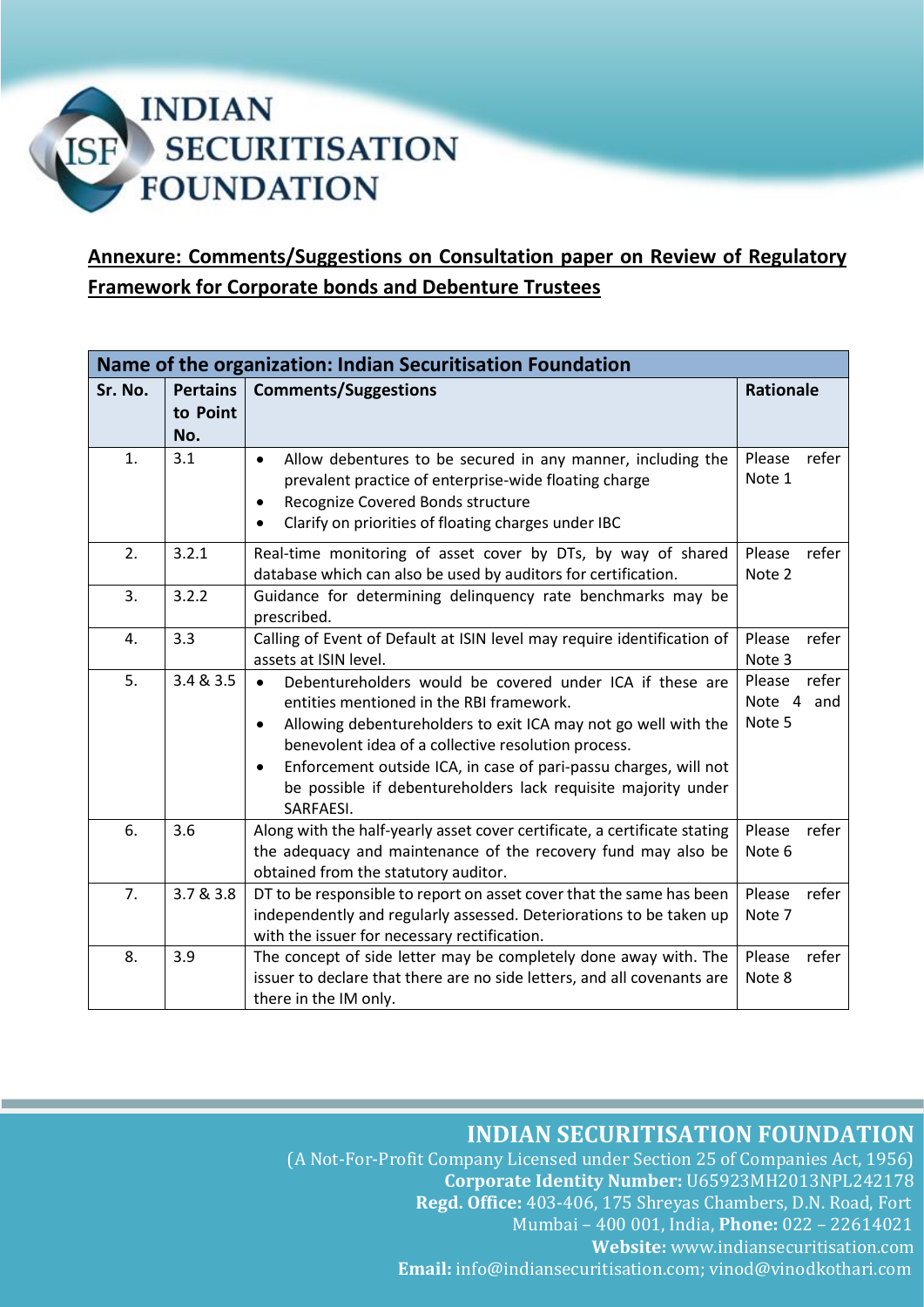

### **NOTES**

#### **1. Securing the issue of debentures by 'identified charge'**

The Consultation Paper seeks to derecognize floating charges and requires that debentures be called 'secured' only when charge is created on identified assets (receivables) of NBFC.

It may be noted that receivables are floating assets, and thus, it is not possible to create a static demarcated pool of receivables on which debentures can have a fixed charge. The pool of identified receivables will fluctuate on account of – (i) repayments, (ii) prepayments, and (iii) default. Given the very nature of the receivables, attempting to create fixed charge on such assets might be an impossible task<sup>1</sup>. Hence, the 'identified' charge, as the Consultation Paper calls it, will be nothing but a floating charge only, however, it would be different from an enterprise-wide floating charge. It would rather be a smaller sub-set of the latter.

One can discern that an entity can have an option of issuing debentures, as –

- **(i)** unsecured,
- **(ii)** secured by enterprise-wide floating charge,
- **(iv)** secured by a charge on a demarcated pool of revolving assets, or
- **(iv)** secured by fixed charge.

As per the proposal in the Consultation Paper, a debenture cannot be called secured in circumstances enumerated in (i) and (ii). However, we suggest that the issuers should be given the flexibility of taking a commercial call on whether at all the debentures be secured, and the manner in which the debentures shall

<sup>1</sup> Reference may be drawn to *National Westminster Bank plc v Spectrum Plus Ltd and others [2005] UKHL 41* wherein the House of Lords held that a charge over book debts will be a fixed charge only if the proceeds of the debts have to be paid into an account over which the chargor has control. The account must be operated as a blocked account. Merely that the chargor has the right to prevent the chargee from drawing on the account without its consent is not sufficient. The *Spectrum* case builds up principles by which a charge on book debts can actually be called a fixed charge and not a floating charge.

Hence, it is very less probable for companies, especially NBFCs to practically implement the principles as mentioned above. Companies would not be willing to expose themselves to a regime where they block their receivables in favour of a secured creditor and seek approval for every withdrawal they make. As *Sir Goode* states *"for most practical purposes the fixed charge over book debts is dead". Source: 'The Case for Abolition of Floating Charges' by Sir Roy Goode, in the book titled Fundamental Concepts of Commercial Law.*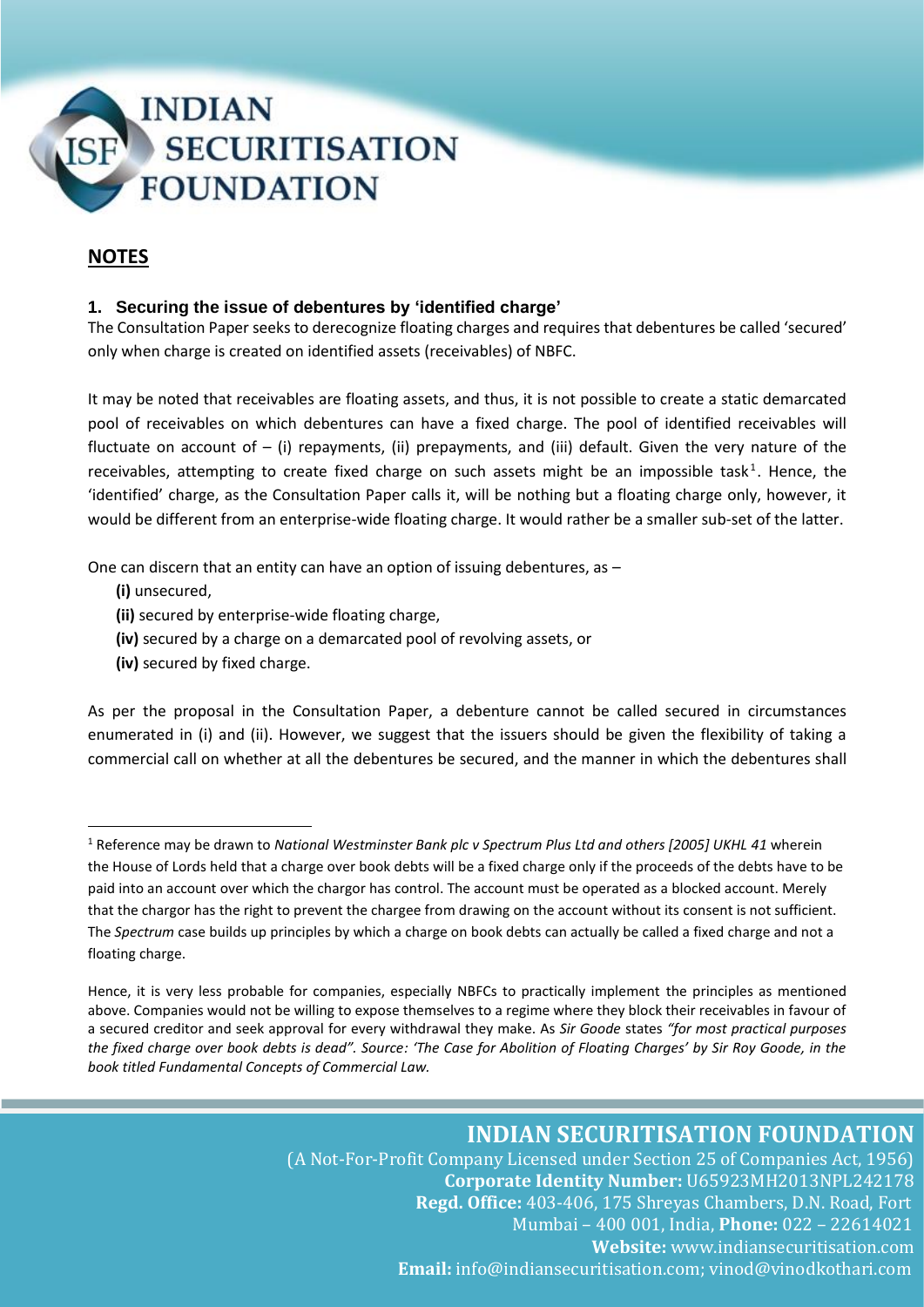

be secured, if so. The market forces shall be allowed to operate freely to decide on desirability of different instruments.

Research shows that the corporate bond market in India is primarily dominated by financial sector entities (issuer-side) with 76% of the market share, and balance 24% is captured by issuances by non-financial entities<sup>2</sup>. This implies that the asset-base available for creating a charge would prominently be in the form of receivables. Research also shows that globally and generally, debentures are unsecured - for instance, in 2019, a mere 5.83% of total bonds issued in the US were secured<sup>3</sup>. In fact, it is difficult to name a developed economy, where debentures are mandatorily required to be secured by way of a fixed charge. Also, floating charges are well recognised in jurisdictions across – for instance, see section 175, 176ZA and 176A of the UK Insolvency Act 1986. Floating charge is used to create an intermediate layer between fixed charge-holders and unsecured creditors. Hence, doing away completely with floating charges is not recommended.

Instead, in our view, the approach suggested by the Consultation Paper is akin to the concept of covered bonds, where there is a cover pool of assets (here, identified assets) monitored by a cover pool monitor (here, DT). Hence, it is suggested that the regulators may consider giving recognition to covered bonds<sup>4</sup>.

Besides, an amendment might be required in the Insolvency and Bankruptcy Code, 2016 ('IBC'). At present, there is no distinction between fixed and floating charges in the priority waterfall under IBC. Due to lack of explicit provision, irrespective of the kind of charge, both the chargeholders are being treated as secured creditors. However, it is important to clarify that floating charges are always subservient to fixed charges, even if the charge gets crystallised on the happening of event of default. Note that the distinction between floating charges and fixed charged and the rule of seniority of fixed charges over floating charges is still preserved in section 327 of the Companies Act, 2013.

#### **2. Due Diligence of identified assets and granular asset cover certificate [para 3.2]**

It is imperative that the DTs follow a pro-active approach in constant monitoring of the asset cover – in terms of quantity and quality.

<sup>3</sup> <https://www.spglobal.com/en/research-insights/articles/u-s-corporate-debt-market-the-state-of-play-in-2019>

<sup>&</sup>lt;sup>2</sup> Source: Data collated from SEBI, CARE Ratings, etc.

<sup>4</sup> Please refer to our detailed note on covered bonds and required regulatory framework for the same: [http://vinodkothari.com/wp-content/uploads/COBOSAC\\_presentation\\_on\\_covered\\_bonds\\_framework\\_in\\_India.pdf](http://vinodkothari.com/wp-content/uploads/COBOSAC_presentation_on_covered_bonds_framework_in_India.pdf)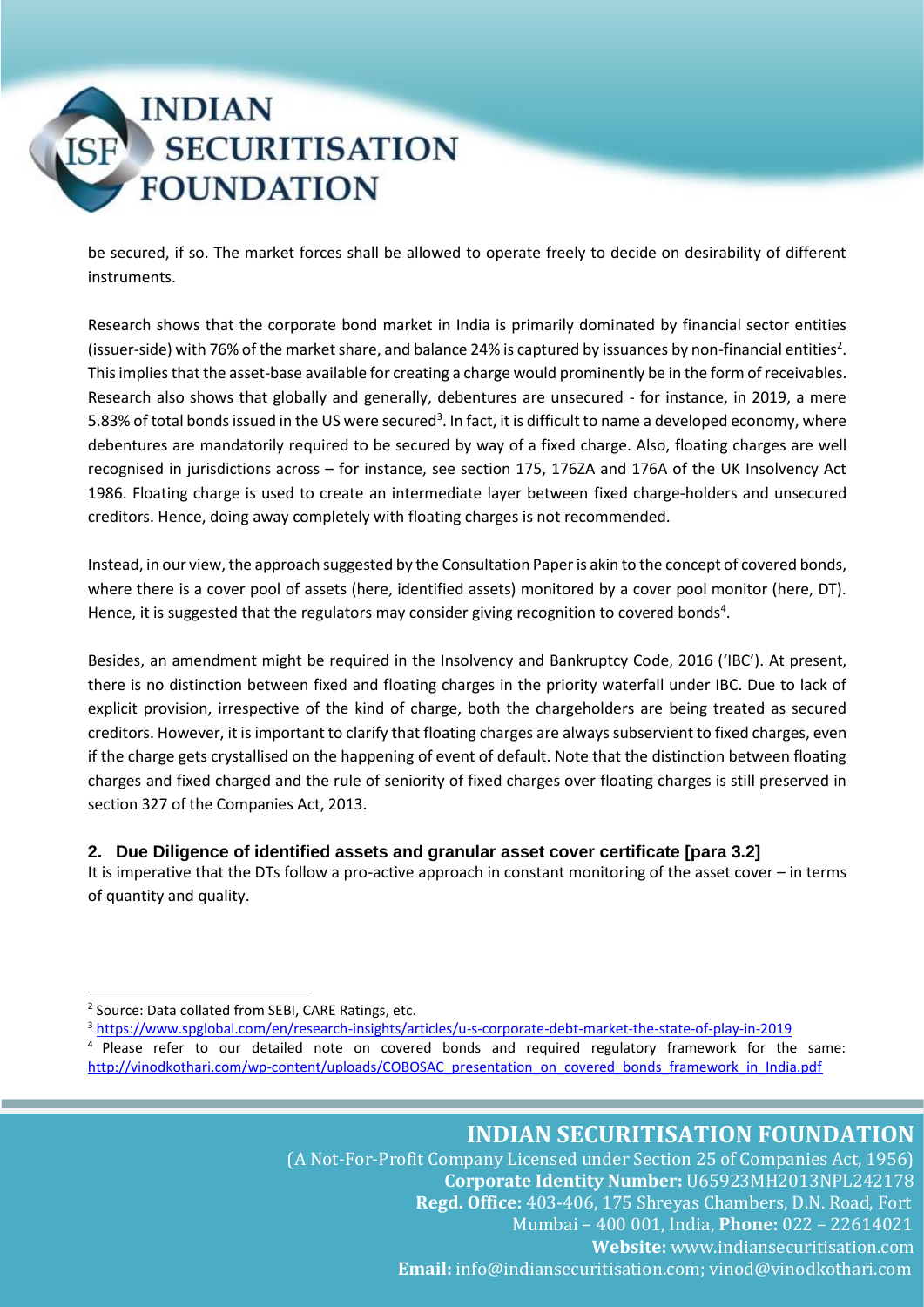# **INDIAN SECURITISATION FOUNDATION**

The pool may consist of thousands of receivables. In such scenarios, the half-yearly asset cover certificate by a statutory auditor, providing a list of all identified assets at a granular level, seems impractical. A 100 pager asset cover certificate is not what SEBI would be intending to obtain.

Our recommendation isthat the issuer develops a shared database of receivables, wherein, the DT can monitor the variations in the pool, on a real time basis. The database would come with filter options such as underlying asset quality, LTV, asset performance, debenture series to which the asset has been charged, etc. The database would further highlight the changes in the assets over a defined/filtered time-span. This would enable quick review of substituted assets. Though such a requirement could lead to additional costs in the hand of the issuer, hence, the same can be implemented when the issuance size exceeds a certain threshold.

Similarly, the statutory auditor may do a detailed or sample checking of the pool from the same database and issue a certificate stating that the asset cover is adequately maintained.

Further, guidance for determination of delinquency benchmarking rate may be prescribed.

#### **3. Calling EoD at ISIN level [para 3.3]**

Where it is sought to identify default at ISIN level, we view that the pool of assets be identified at ISIN level only.

#### **4. Ability to exit ICA [para 3.4]**

The ICA framework applies to institutional entities<sup>5</sup>. Hence, the debentureholders would be a party to ICA only in case they fall in any of the categories mentioned in the RBI framework. In our view, ICA does not deal with the rights of individual/retail debentureholders, *per se*.

It may be noted that rights of debentureholder will depend on whether the charge created in their favour is 'exclusive' or is 'pari-passu' with other secured lenders. In case the charge is 'exclusive', it would be easier for the debentureholders to take enforcement call distinct from other secured creditors who would not be concerned about such assets. However, in case of pari-passu charge, it would be difficult to think of a situation where debentureholders are allowed to exit ICA and enforce the security, which is equally charged in favour of other secured creditors keen on resolution. As is also known, in case of joint financing of a secured asset, consent of a minimum of 60% (in value) of creditors is required under SARFAESI to initiate enforcement action. Therefore, the debentureholders may not be having a practical solution by exiting the ICA.

<sup>5</sup> RBI framework[: https://www.rbi.org.in/Scripts/NotificationUser.aspx?Id=11580&Mode=0](https://www.rbi.org.in/Scripts/NotificationUser.aspx?Id=11580&Mode=0)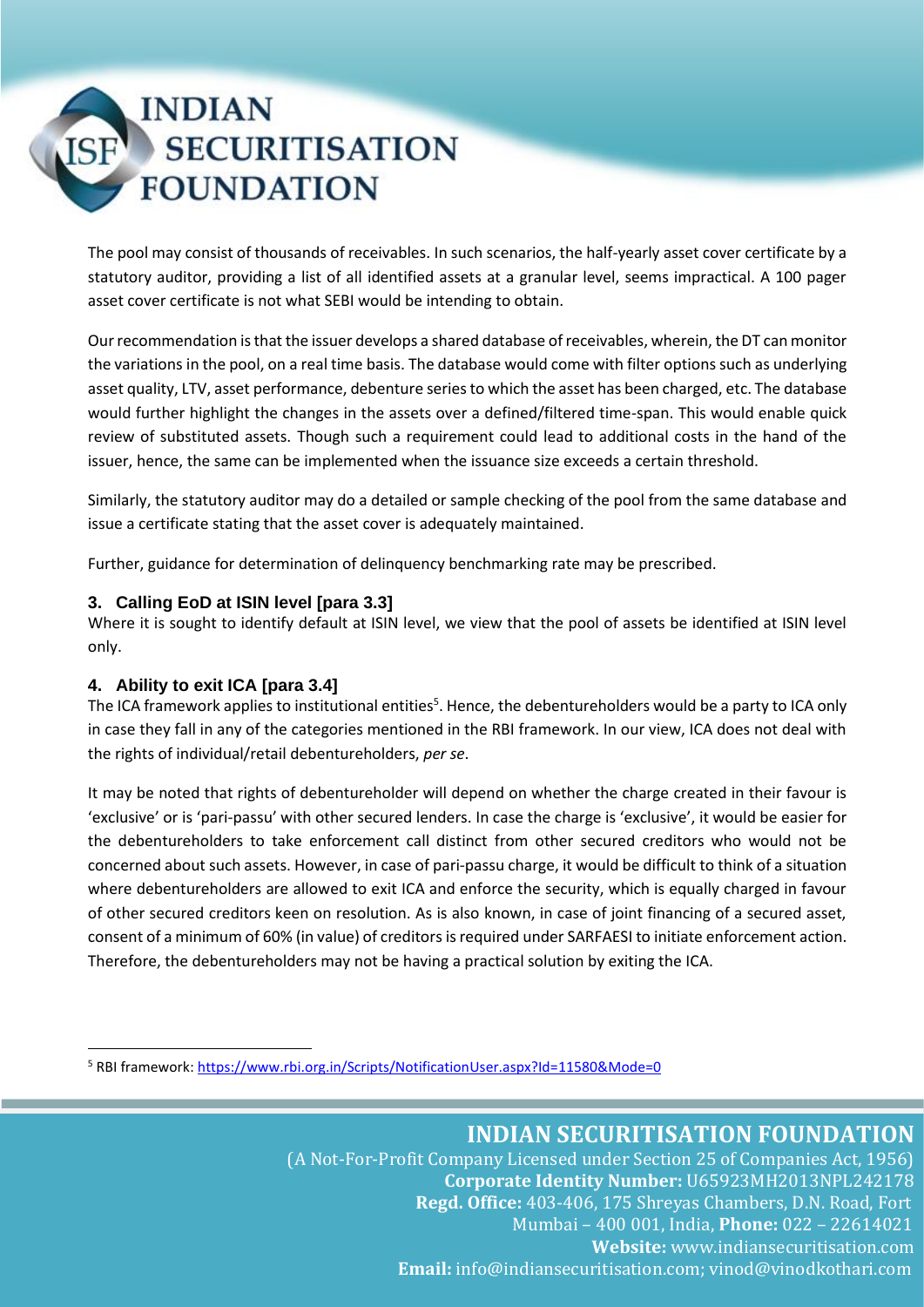# **INDIAN SECURITISATION FOUNDATION**

Further, it is important to note that resolution of an entity is a collective process, and the process might entail collective compromises as well. If exceptions are carved out for any of the creditors, it is difficult to envisage success of ICAs, or any revival proceedings for that sake. Cram-down provisions are well recognized under law (including IBC) and should be respected. Individual actions against the company can erode the asset base of the entity. The idea of resolution over separate actions has been well advocated across Tribunals/Courts, including the Apex Court.

As to constitution of a committee, clarity is required as to composition of the same. Whether the same will be composed by debentureholders having majority across series/ISIN or series-wise/ISIN-wise should be laid in the regulations.

#### **5. Voting by debentureholders [para 3.5]**

Clarity is needed on how to establish the consent/approval of debentureholders, that is, whether the same shall be by way of ordinary or special majority. Notably, the implications of entering/exiting ICA or going for enforcement actions might be huge; as such, an ordinary resolution might not suffice.

#### **6. Recovery fund [para 3.6]**

The statutory auditor shall certify, besides the asset cover, that the recovery fund is being adequately maintained, and well demarcated from other general funds of the company.

#### **7. Disclosures by and performance of DTs [para 3.7/3.8]**

The DTs are expected to ensure that the asset cover with respect to debentures remain intact. We have proposed that the DTs should be allowed to have real time monitoring of the asset cover. The DTs should be mandated to report to the regulator at prescribed intervals that they have monitored the asset cover in the prescribed duration on real time basis, and have obtained auditor's certificate, and in their independent assessment, there is no deterioration in the asset cover, both in terms of value and quality. In case, they have observed any deterioration, the same should be disclosed, and reported; with steps taken to rectify the same.

#### **8. Side letter [para 3.9]**

Para 3.9 of the Consultation Paper states that all covenants given by way of side letter or otherwise shall be incorporated in the IM. Further, para 3.11 states that the IM should specifically disclose that the issuer has no side letter with any bond holder except the one(s) disclosed in the IM.

A side letter, conceptually, is a set of covenants or a collective bargaining agreement, which does not form part of the primary agreement. However, it is recommended that instead of allowing side letter to be a part of the IM, the concept of side letter should be discouraged totally. All covenants should be there in the IM only, and

### **INDIAN SECURITISATION FOUNDATION**